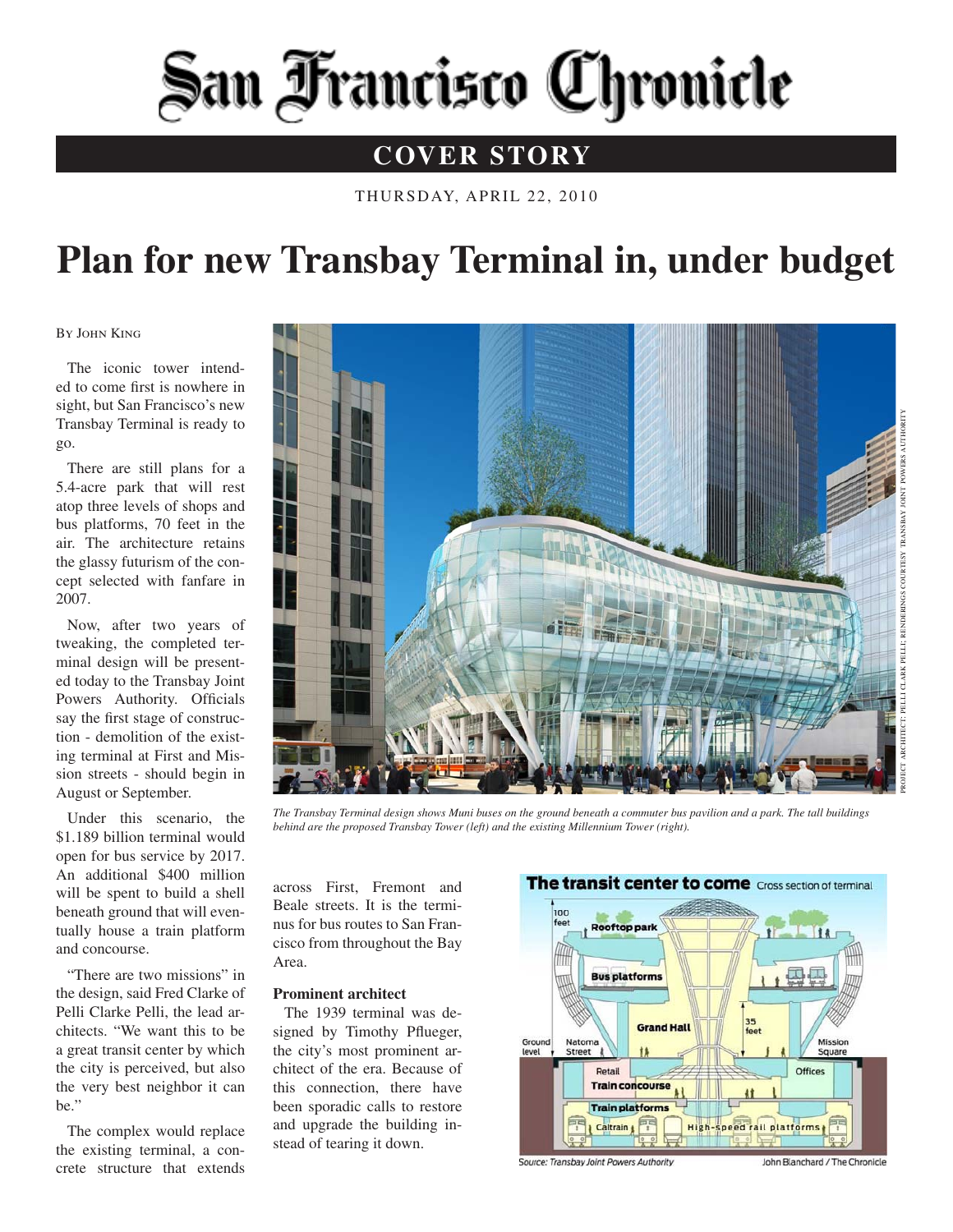



One obstacle is the difficulty and expense of trying to thread tunnels for commuter trains and California's highspeed rail system beneath Pflueger's terminal. But the new center also is designed to be a centerpiece of the emerging Transbay district, inviting rather than heavy.

Where the new terminal crosses First and Fremont streets, for instance, there will be a 25-foot clearance between the sidewalk and the underside of the bus deck. The current clearance is 18 feet.

The terminal will be veiled in glass panels supported from behind by a lean net of steel. Corner brackets clamping the glass in place will be embedded with LED lighting, as will the underside of the bus deck above the streets.

And unlike today's low-ceilinged waiting rooms, travelers will enter the facility through the Grand Hall, a glassed-in space between First and Fremont streets that will be 100 feet wide, 260 feet long and as much as 100 feet high.

For all the emphasis on aesthetics, much of the design work involved the structural engineering required to handle an anticipated 114,000 daily travelers by 2030.

The terminal is designed to ride out an earthquake on the scale of the magnitude 7.9 temblor in 1906. The foundation beneath the train platform will consist of a 5-foot-thick mat of concrete. Each panel of the outer glass veil has four inches of air between it and the next panel, allowing air to circulate and also preventing the panels from rubbing

together and shattering during an earthquake.

"The awning is designed to move and flex, almost like the scales of a fish," Clarke said, referring to the outer veil. The terminal in a sense will do this as well, consisting of three structures linked by rubberlike expansion joints.

#### **Under 2007 budget**

It's a mark of today's slow economy that the elaborate project remains on the budget set in 2007, when the Transbay authority held a competition to select a design team for the new terminal and a developer for the adjacent parcel at First and Mission streets, a site seen as the future home of San Francisco's tallest building.

Not only that, the \$1.189 billion budget now includes the

rooftop park, which in 2007 was to be financed separately.

The final park design by PWP Landscape Architecture isn't as elaborate as the original rooftop concept: The waterway along one edge is gone, as is a thin southern extension that would have covered the ramp that will be used by buses to and from the Bay Bridge.

But the park space remains expansive, 1,400 feet long and 170 feet wide. A grassy bowl at one end could seat 1,000 people. The design also includes a picnic meadow, a children's park and a small cafe.

#### **Entertainment options**

"It's a landscape that needs to be broken down into more manageable pieces," said Maria Ayerdi-Kaplan, executive director of the authority. "That's why the programming is so important, the cultur-